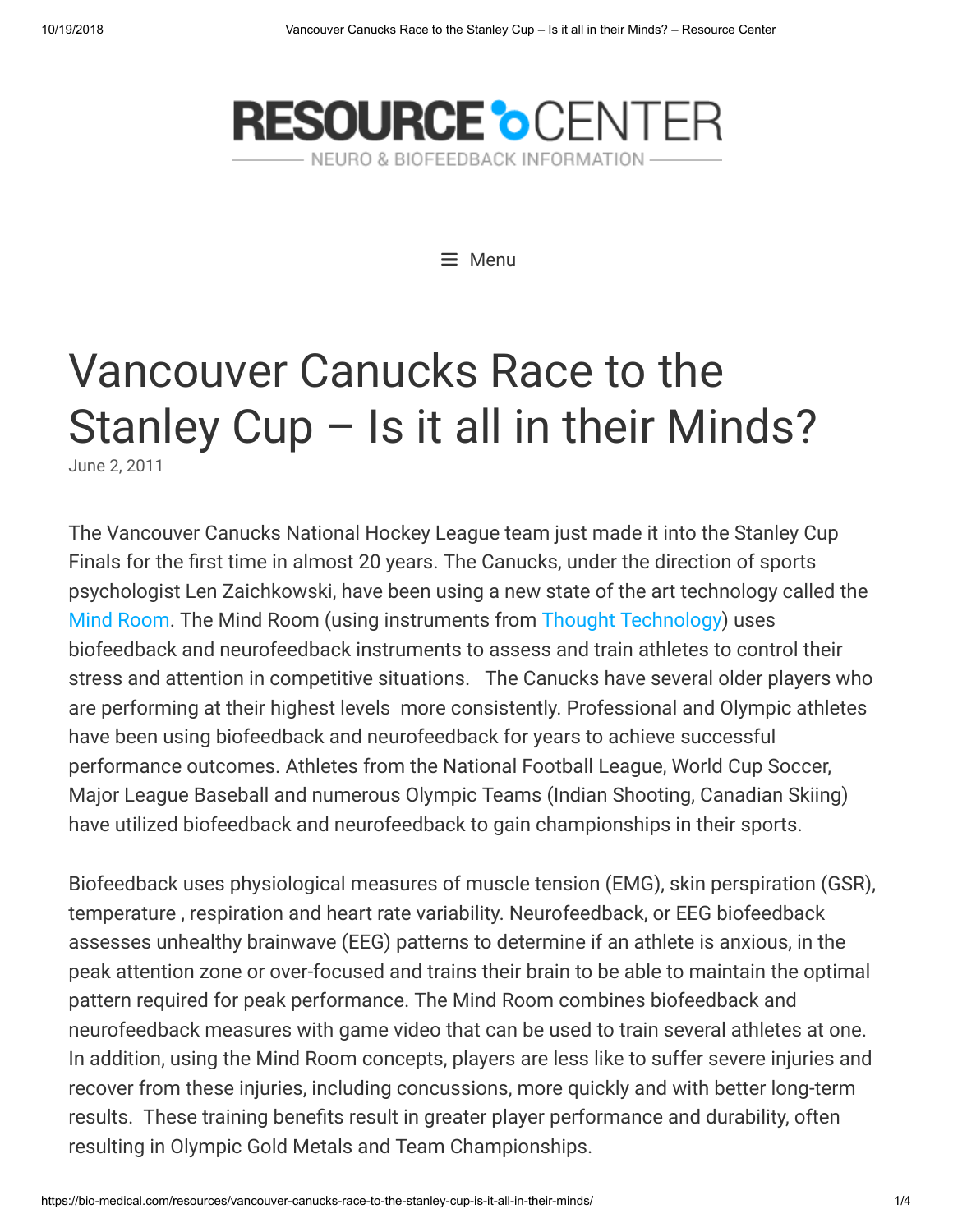10/19/2018 Vancouver Canucks Race to the Stanley Cup – Is it all in their Minds? – Resource Center

The use of biofeedback and neurofeedback are becoming more frequent in sport psychology, especially in the area of concussion assessment (using QEEG assessment) and treatment. Athletes in contact sports, especially hockey and football are increasingly experiencing concussions which not only can significantly interfere with their teams success (i.e. Sidney Crosby in the NHL), but also negatively affect their future sport success and life health.

Additional information is available in a book to be released in June 2011 called "Applications of Biofeedback & Neurofeedback in Sport Psychology" edited by Ben Strack, Ph.D. and Michael Linden, Ph.D., published by the Association of Applied Physiology and Biofeedback [\(www.aapb.org](http://www.aapb.org/)).

Dr. Linden is a Clinical Psychologist and Nationally Certified in Neurofeedback and Biofeedback. He is the director of [The Attention Learning Center,](http://mpccares.com/add.htm) which has offices located in San Juan Capistrano, Irvine and Carlsbad, California.

- [Biofeedback](https://bio-medical.com/resources/biofeedback-for-headaches-2/) for Headaches
- FDA [and CES-A](https://bio-medical.com/resources/fda-and-ces-a-call-to-action/) Call to Action

1 thought on "Vancouver Canucks Race to the Stanley Cup – Is it all in their Minds?"

<span id="page-1-0"></span>

#### **[Brian](http://bio-medical.com/)** June 9, 2011 at [11:08 am](#page-1-0) | [Reply](https://bio-medical.com/resources/vancouver-canucks-race-to-the-stanley-cup-is-it-all-in-their-minds/?replytocom=181#respond)

I just came across another mention of the Canucks use of the Mindroom technology in a recent article from the Washington Post [http://www.washingtonpost.com/sports/capitals/just-2-wins-from-stanley-cup-title](http://www.washingtonpost.com/sports/capitals/just-2-wins-from-stanley-cup-title-canucks-carefully-plan-big-trip-to-boston/2011/06/05/AGV4rjJH_story.html?wpisrc=emailtoafriend)canucks-carefully-plan-big-trip-to-boston/2011/06/05/AGV4rjJH\_story.html? wpisrc=emailtoafriend

## Leave a Comment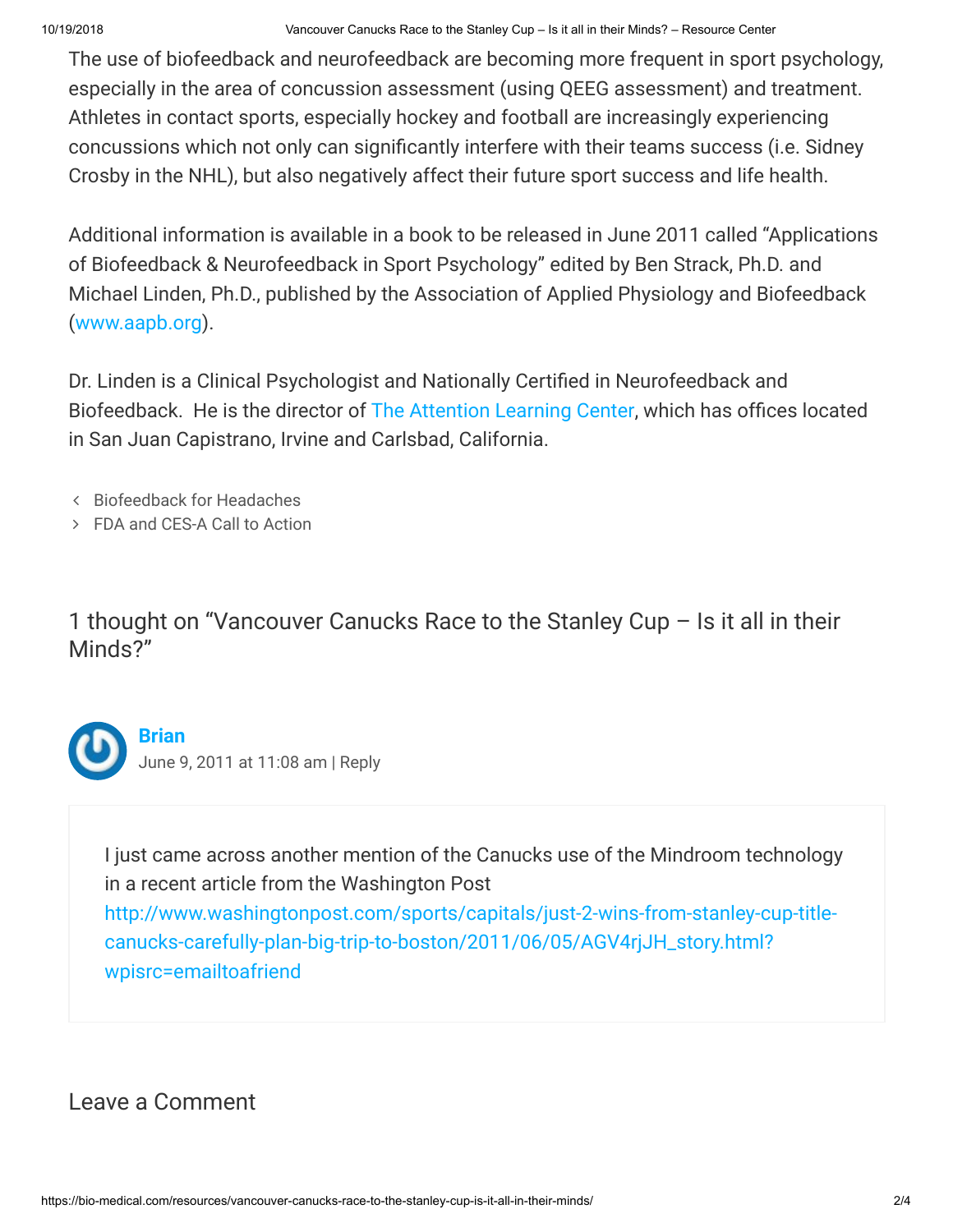Name \*

Email \*

**Website** 

Post Comment

### Article Search

Search …

## Calendar of Events

#### **October 26, 2018**

#### **Heart Rate Variability: Applications to Common Medical and Emotional Disorders**

8205 Montréal/Toronto Blvd. Montréal, Québec H4X 1N1

"This workshop is accredited by BCIA to provide 6 hours of accredited continuing education toward BCIA recertification and includes 2 contact hours to review 4 HRV case studies that may be applied to Biofeedback and HRV Biofeedback [Certification." Heart](http://thoughttechnology.com/index.php/workshops) Rate Variability: Applications to Common Medical and Emotional Disorders by Donald Moss, Ph.D., BCB